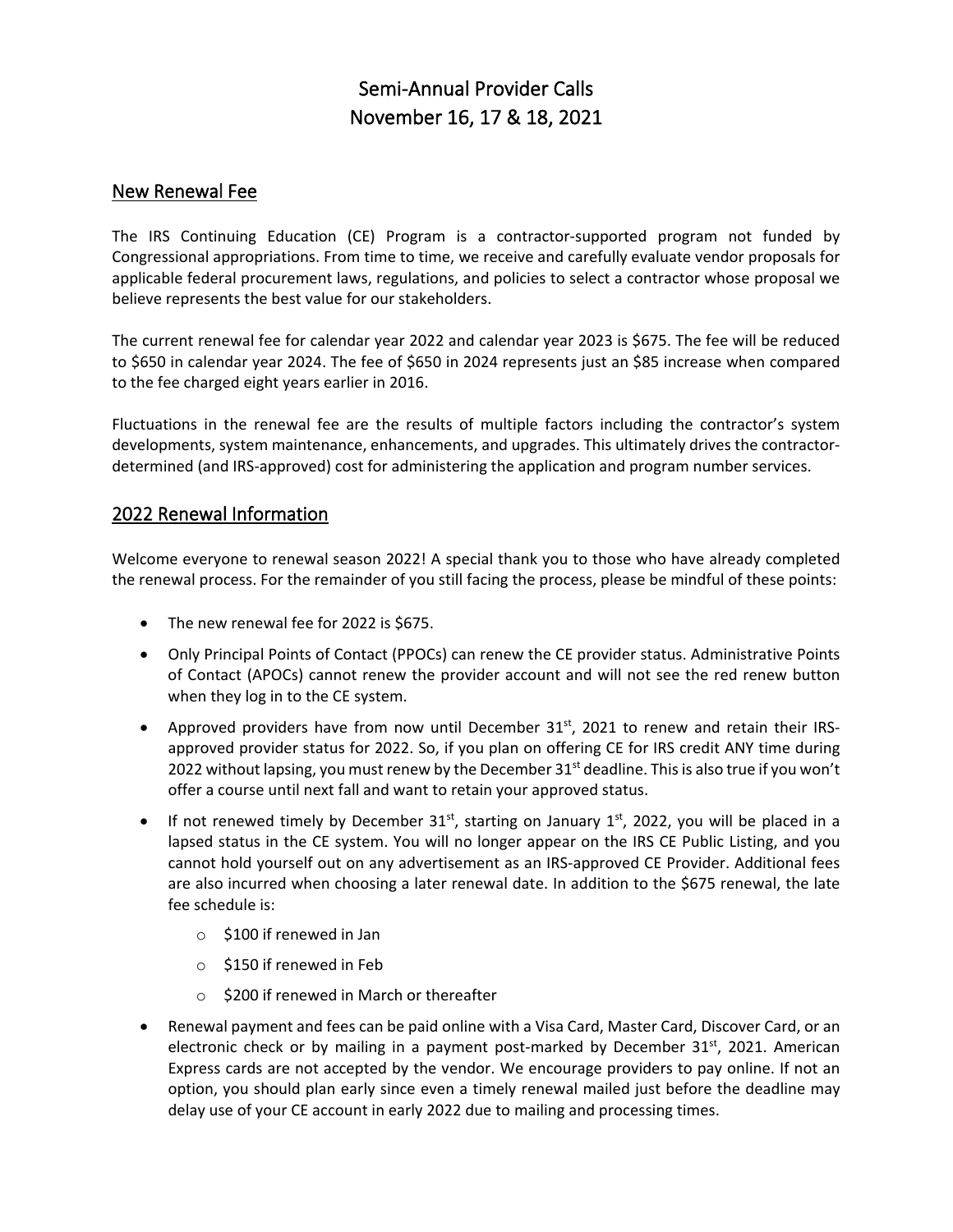- When starting the renewal process, you can stop at any time if necessary and your progress will automatically save. When you sign in and restart the renewal process, it will automatically pick up where you left off.
- Renewals is also the perfect time for cleaning up programs in your account. Unlike other CE programs, the IRS CE Program requires that the provider maintains their account program listings because the IRS CE staff cannot add or remove programs from the provider's account.
- If your program list is lengthy, we suggest before starting the renewal process that you go to the Programs/Manual PTINs section of your account and export your entire program listing. This will create an Excel file with all of your program information, including program descriptions, that you can sort and filter. You can use this listing to determine ahead of time the programs you will rollover and offer in 2022 if they are not obsolete and have no changed content, and those programs you won't rollover and delete. You can refer to the CE Provider User Guide, section 9.2, Exporting Program Information for detailed instructions.
- If you have a program with a numbering scheme of 18 and prior, it's highly unlikely that the content has not changed beyond just inflationary adjustments, which if so, requires you getting a new program number.
- Before deleting however, consider that programs should be retained for as long as you have Preparer Tax Identification Numbers (PTINs) to report, even when a new number is needed due to changed content. This means, if you remove a 2018 program number during your 2022 renewal, you will only be able to report PTINs with completion dates through the end of this year (December 31<sup>st</sup>, 2021). However, if you sold this program in June and a purchaser has a 1-yr term through June 2022 to complete it, you can only report that PTIN after December 31<sup>st</sup>, 2021 if that program remains in your account and is rolled over during renewal for 2022. You would still need to get a new 2022 program number for purchases going forward, but that way you are able to report PTINs to the old number as needed. When all expected PTINs have been reported, you should then delete the outdated program from your CE account.
- A federal tax law update (indicated by 'U' definer in the program number) is only an Update program when it's new or changed law. You should update programs that are past the one-year 'new or update' phase. These programs will need a new program number with a changed category to federal tax law (indicated by 'T' definer in the program number).
- During the October 1st through December 31st renewal period, you may add 2021 and 2022 programs to your account. The best practice is to add all 2021 programs before you renew. However, if you need to add 2021 programs after you have renewed for 2022, use the default to add the program for 2021 and 2022. Doing this will allow PTIN uploads for completions during both years.
- Once you complete the renewal process, a screen will display offering your renewal letter, your PTIN/logo information, and your invoice to print or save. These documents can also be accessed anytime on the main page of your account, at the bottom where each year of applications are displayed.
- Lastly, remember to check your CE Provider account at least once monthly to get the latest News & Alerts and to be sure there are no secure mailbox messages for you. The PPOC is notified via an email to the e-mail address on file in the provider account, alerting them that something has been delivered to the secure mailbox. Make sure this information is kept current, that IRS is identified as a "safe sender" for messages, and check your SPAM folder periodically to ensure no messages have been misdirected.

# Annual Filing Season Program (AFSP) Reminders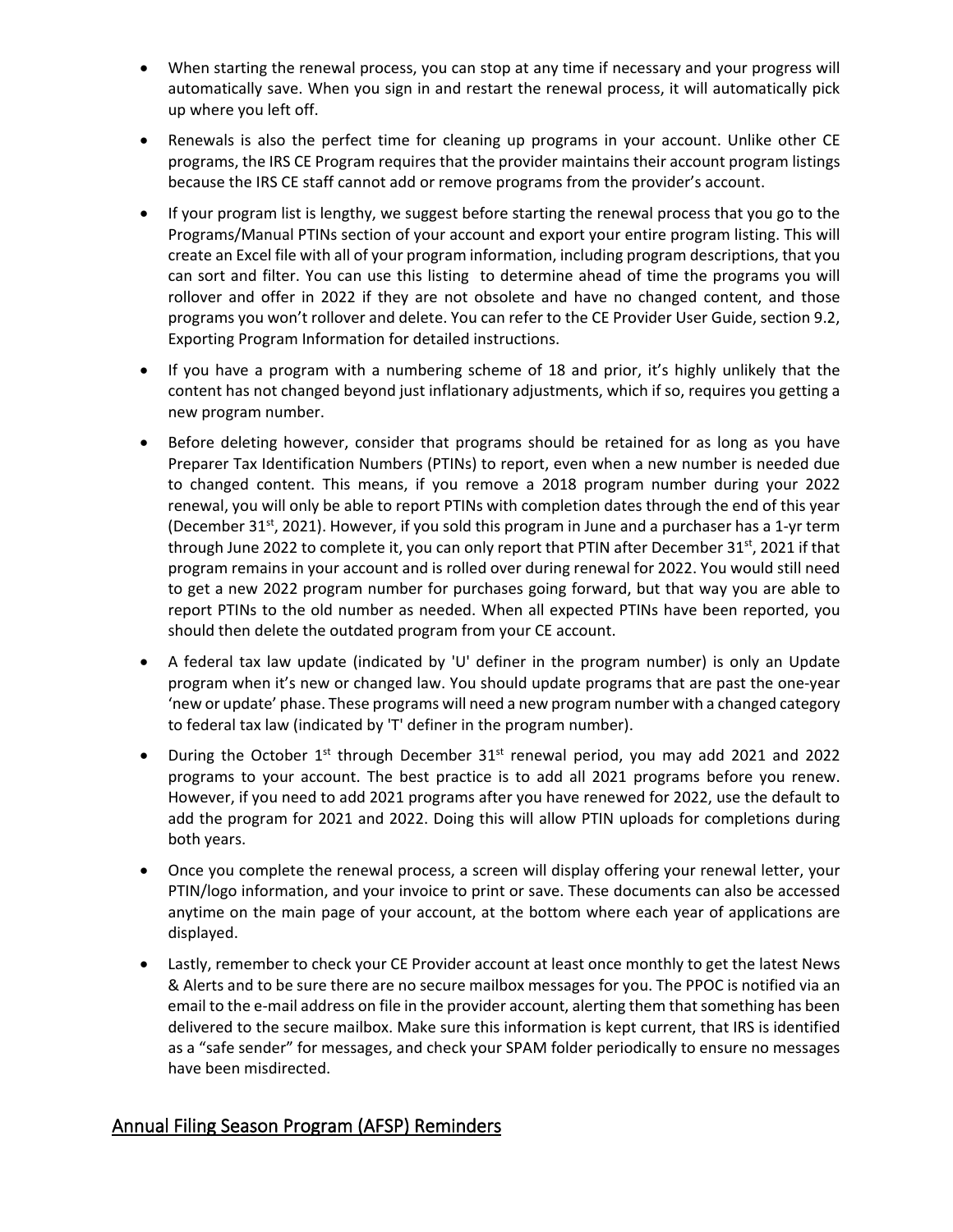- All CE taken by tax return preparers for entrance into the AFSP program must be completed by midnight local time of the student on December 31<sup>st</sup>, 2021. This includes completion of the Annual Federal Tax Refresher (AFTR) course and exam along with the additional CE credit hours needed to meet the student's exempt/non-exempt requirement.
- Make sure that your advertisement of the AFTR course states that the December 31st, 2021 deadline is for completing both the course and exam. Simply stating that the "course" must be completed by that date can falsely lead students into believing they have additional time beyond December  $31^{st}$ , 2021 to complete the exam portion.
- Now that we're in the fourth quarter of the year, PTIN reporting of CE credit hours must be processed within 10 business days of course completion. This is very important during this season since credit hours earned must be registered in the student's PTIN account before they can finalize entrance into the AFSP for 2022, and this cannot be done until providers have completed the PTIN uploads.
- We recommend reminding students of that vital last step: They MUST sign the Circular 230 consent to be successfully accepted into the program. Students can watch the video titled ["Completing the Circular 230 Consent"](https://www.youtube.com/watch?v=l6n_dAnQCn8&feature=emb_logo) that can be accessed from the AFSP website. We also suggest linking the video to your website as a convenience to AFSP students.

# Hot Topics

The hot topics discussed all relate in one way or another to keeping material current and up-to date. This includes website advertising, program material, and program numbers.

A quick overview of Program Numbers:

- Program numbers are used to upload PTIN completion data and we want them on just about everything including evaluations and Certificates of Completion because they give the basic data about the program being offered.
- There is a link to a schematic illustration in the Program/Course Guidance Frequently Asked Question number 10 (["What does a program number look like?"](https://www.irs.gov/pub/irs-utl/ce_provider_program_numbering_sequence.pdf)) but here's the break down of the who, what, when, why, where and how of a program number.
- Program numbers consist of 5 fields separated by hyphens.
	- $\circ$  The first field has your 5-character provider number the who. (Who the provider is)
	- $\circ$  The second field has 1 letter (either E, T, U, Q, P, or A), showing which of the 6 Categories is being offered – the what and why. (What category is being offered and, based on certification requirements, why an attendee should take the program)
	- o The third field has 5 numbers generated when you apply for the program number.
	- $\circ$  The fourth field has 2 numbers showing the calendar year of approval the when. (When the program was approved and therefore how current it is)
	- o The fifth field has 1 letter showing the delivery method (either S–self-study, I–In person, O–Online) – the how and where. (How the program will be delivered and where; either remotely or traveling to an in-person program)

Students who understand the program numbering scheme can see immediately what type of CE credit is being offered, how current it is, if they can access it remotely, and if they have taken the program previously.

IRS Return Preparer Office CE credit auditors use the program numbers to research and verify required CE credits for Enrolled Agents (EA) and AFSP students.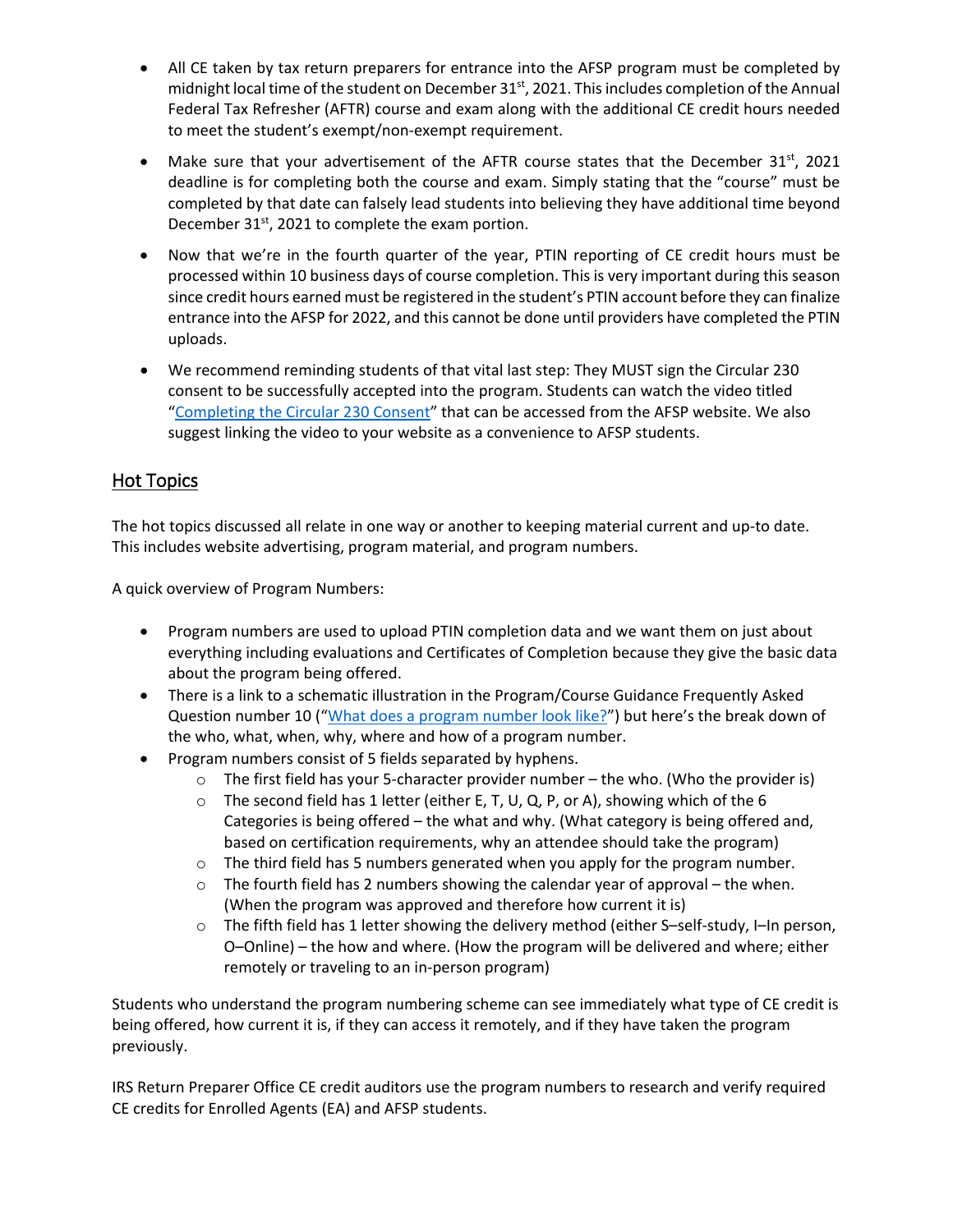An individual taking the same program number every year raises additional questions such as: Why does the individual need to retake the same program (although a refresher is not necessarily a bad thing) and is the material current? Currently dated program numbers (no more than 2 years old) show the program has been recently reviewed for needed updates. For students who know our program numbering scheme, it assures them it doesn't contain outdated information. Also, when getting the new program numbers, verify the program name and description reflects the updated material.

Here's a time-saving trick to be sure all intended dates are successfully changed when updating your material. We call it, "The search function is your friend." To recall each use of a specific date for faster review, open the material or exam document and select the 'Ctrl' and 'F' keys together. When the search box opens, input a year to query. Every instance the year is used will be available for your review and determination of its accuracy.

Another aspect of provider account management is verifying all PPOC, APOC and public listing data is current. Check, and update, contact phone numbers, email addresses, and weblinks as needed.

Now that you've verified your website link is okay, this is a good time to update your web offerings with any new programs and remove any outdated programs. Also, make sure that IRS-approved CE programs are easy to identify when you offer CPE and other non-IRS CE courses.

So, let's talk about recordkeeping and archiving that program material. ALL program records must be retained for a period of 4 years from the date of completion. This includes the who, what, when, why, where, and how of the program and attendees.

Most providers keep good records of attendance and PTIN uploads, including Certificates of Completion, lists of attendees, and evaluations; but during recent program reviews, we've found the complete course material has not been retained. The course material that must be retained for a period of 4 years from the date of completion is covered most succinctly in Provider Standard 13. This includes the instructor and developer biographies, any handouts, the syllabus, agendas, PowerPoint presentations, documentation to support credit hour computation, and, additionally for self-study programs, review questions and answers and final examination questions and answers.

You can also refer to the ["Determination and Requirement Charts"](https://www.irs.gov/pub/taxpros/delivery-method-determination-and-requirements-chart.pdf), which is a quick-help tool allowing you to easily determine which 4-year records must be retained for each delivery method. This recordkeeping also applies if you hire another instructor or company to run your presentation. As the IRS-approved CE provider, you must keep the records for all your registered programs. For in-person and online courses, we find PowerPoints, agendas, and handouts are usually retained, while the material delivered by the instructor was either never given to the provider or not retained by the provider. As the provider, you may need to request the material or, as in the case of "Stump the Speaker" or other more interactive training, record or transcribe it. Records can be kept electronically (CD, flash drives, iCloud, etc.) or on paper but should be easily retrievable and uploadable. Ask yourself if you really want to copy and mail out thumb drives, for example.

To sum up: Review and maintain your provider account, website, program material, and program numbers and retain all appropriate records.

### General Topics

### EA CE Audit

We recently closed our review of the 2021 EA CE Audit and want to thank all the providers for working with us by helping to ensure EA CE credits were accurately reported. Overall, the audit was successful due to your cooperation and speedy responses. Any time CE reached out to a provider to resolve an issue,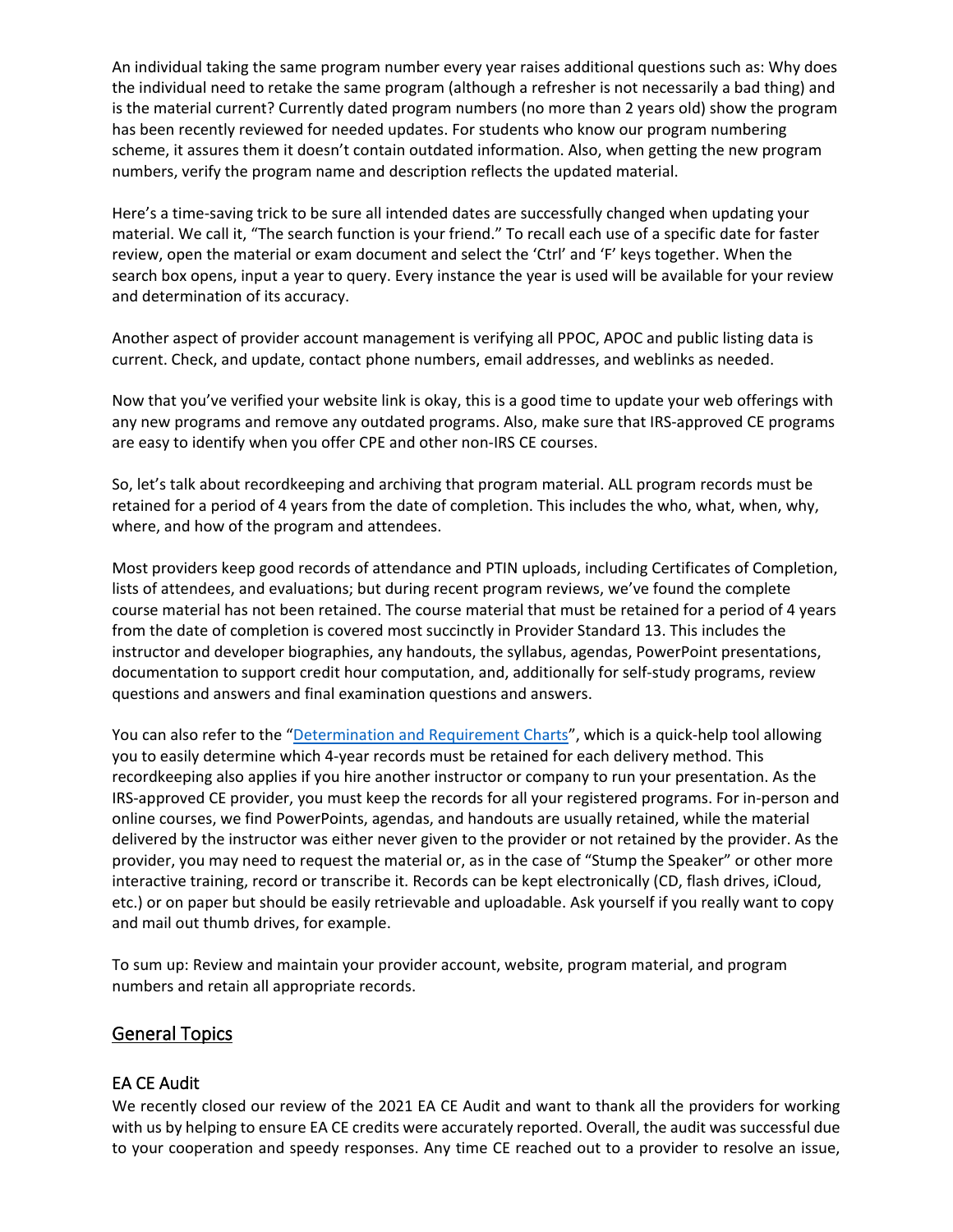such as an EA NOT providing their proper PTIN or other information, YOU accommodated by adjusting and uploading the CE credits right away – WE appreciated your willingness to go above and beyond. Here are a few helpful suggestions to help with the process in the future:

- Be sure to follow the CE standards for PTIN uploads (make sure you are submitting PTIN uploads quarterly as required and within 10 business days of delivery of each program during the fourth quarter).
- Make sure you upload CE credit for all students that provide a PTIN, no matter what their designation is.
- Encourage students to include their PTIN during registration, emphasizing that if the correct PTIN is not provided, their CE credit will not accurately reflect in their PTIN account. You can also promote this on your website before offering a course.
- Make sure the IRS program number, number of credits, and date of completion are included on the Certificate of Completion; NOTE: When Certificates of Completion provide dual credit for IRS designation CE requirements and other professional credential CE requirements, please be sure this is clearly separated and appropriately identified.
- Look at the sample certificate on our website for guidance in creating your certificate. Be sure to include all information that is listed as a requirement. Please do not include PTINs on the certificate and remember that a Certificate of Completion should be provided for everyone completing a course.

### Questions & Answers

1. Q- Why did the annual fee increase so much?

**A- As covered previously, over the years at each new contract period and at certain intervals during a contract, there are fluctuations in the provider fee which are based on the vendor's determined cost for administering the service and system enhancements.**

2. Q- We have a day-long program with 4 topics. Can we use 1 Certificate of Completion listing all 4 programs or should we use 4 individual certificates, one for each program? We know the answer is 4 individual CE Certificates, but it is not environmentally friendly - we are using a lot more paper.

**A- Actually, you may list your four programs on the same Certificate of Completion. When you provide credit for multiple IRS programs or combine IRS CE and CE for other provider organizations on the same Certificate of Completion, remember to clearly identify your:**

- **IRS program numbers**
- **The program names as registered in your IRS CE account**
- **Type of credit (CE or CE/CPE)**
- **Number of hours earned**
- **The completion dates**

We received multiple questions about the AFSP Record of Completion. Here is more AFSP information for those unfamiliar with the program.

AFSP is a voluntary IRS program intended to encourage non-credentialed tax return preparers to take CE courses to increase their knowledge and prepare for the filing season. Those who participate may appear in the IRS return preparer public directory and receive limited rights to represent clients before IRS. Uncredentialed return preparers who choose to participate must renew their PTIN, complete 18 hours of CE by December  $31<sup>st</sup>$ , 2021, and agree to adhere to Circular 230.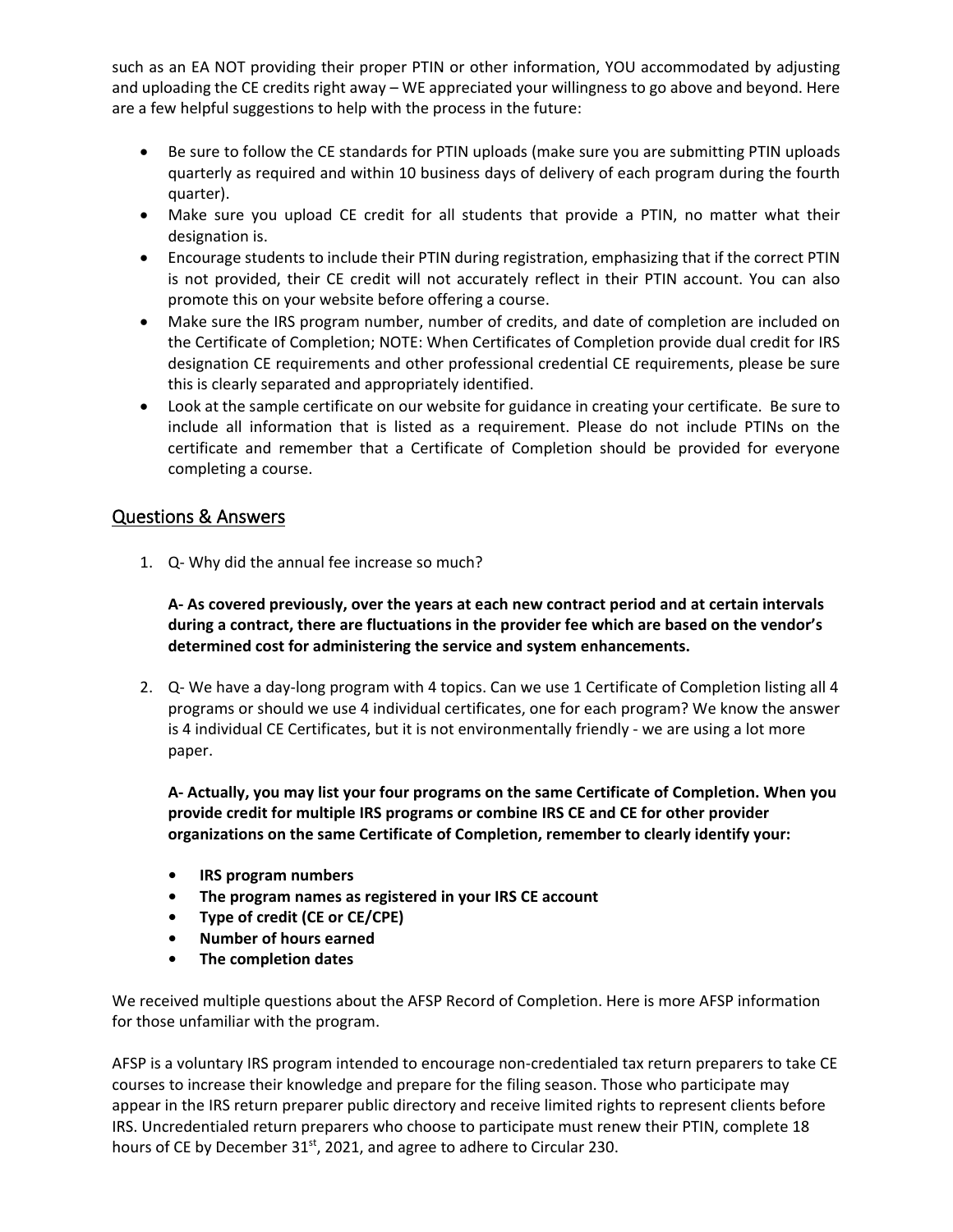Attorneys, certified public accountants, EAs, Enrolled Retirement Plan Agents (ERPAs), and enrolled actuaries may elect to participate in AFSP if they choose. Still, participation isn't as valuable since they have a higher credential, have unlimited representation rights, and are already subject to Circular 230. Credentialed PTIN holders, along with another group of tax professionals covered later, are only required to have 15 CE hours for AFSP purposes, and they are exempt from taking the AFTR course and exam. So, here's the questions we received.

3. Q- Can you go over the timeline of the AFSP Record of Completion processing? After a student has completed all required courses and those courses have been submitted, what is the order and timing of events leading up to issuing the Record of Completion?

**A- We process CE records from providers twice each day, so usually, within 24 hours of a provider reporting a CE completion, a PTIN holder can find the CE credits in their PTIN account. Within one day of all required CE being reported to IRS, an uncredentialed return preparer can consent to Circular 230 to volunteer for AFSP or a credentialed return preparer can make their election to participate in AFSP. In either case, the PTIN holder will receive their Record of Completion electronically within 12 hours after they have completed the necessary steps, including renewing their PTIN. So, in as little as 2-3 days from when you report CE, a Record of Completion may be available for certain return preparers.** 

**In addition to credentialed PTIN holders, the IRS allows another group of tax return preparers to participate in AFSP with a reduced 15 hours of CE and an exemption from the AFTR course and exam. This group includes:**

- **Return preparers registered in California, Maryland, and Oregon that have completed state examinations**
- **Anyone that passed the old IRS registered tax return preparer exam**
- **Anyone who passed part 1 of the Special Enrollment Exam (SEE) during 2019-2021**
- **VITA instructors and preparers with active PTINs who passed the VITA exam**
- **Return preparers who hold an Accredited Tax Preparer (ATP) or Accredited Business Accountant/Advisor credential (ABA) with a successful exam score**

**Except for the registered tax return preparer group, anyone qualifying for AFSP based on an AFTR exemption from one of the noted organizations may experience a lengthier timeline before having the chance to make their AFSP election and receiving their Record of Completion. The reason is that the IRS must wait to receive and process the AFTR exemption records.**

**IRS receives AFTR course exemption records from states and organizations in conjunction with PTIN renewal open season (mid-October - December). We obtain the exemption records weekly, others monthly, and some at the end of the year and into January, especially if**  someone is testing up to December 31<sup>st</sup>. So, there are added steps beyond the CE verification **for uncredentialed return preparers qualifying for AFSP based on an AFTR exemption. We add new AFTR exemption records to the PTIN system once a week, but when the AFSP election becomes available, allowing for the Record of Completion issuance, depends on when the IRS receives AFTR exemption information from states and organizations.**

4. When is the student's name published on the IRS list of tax preparers with credentials?

**A- The AFSP student is included in the public directory of return preparers after the Record of**  Completion is issued, but not before January. On January 1<sup>st</sup>, 2022, RPO will purge the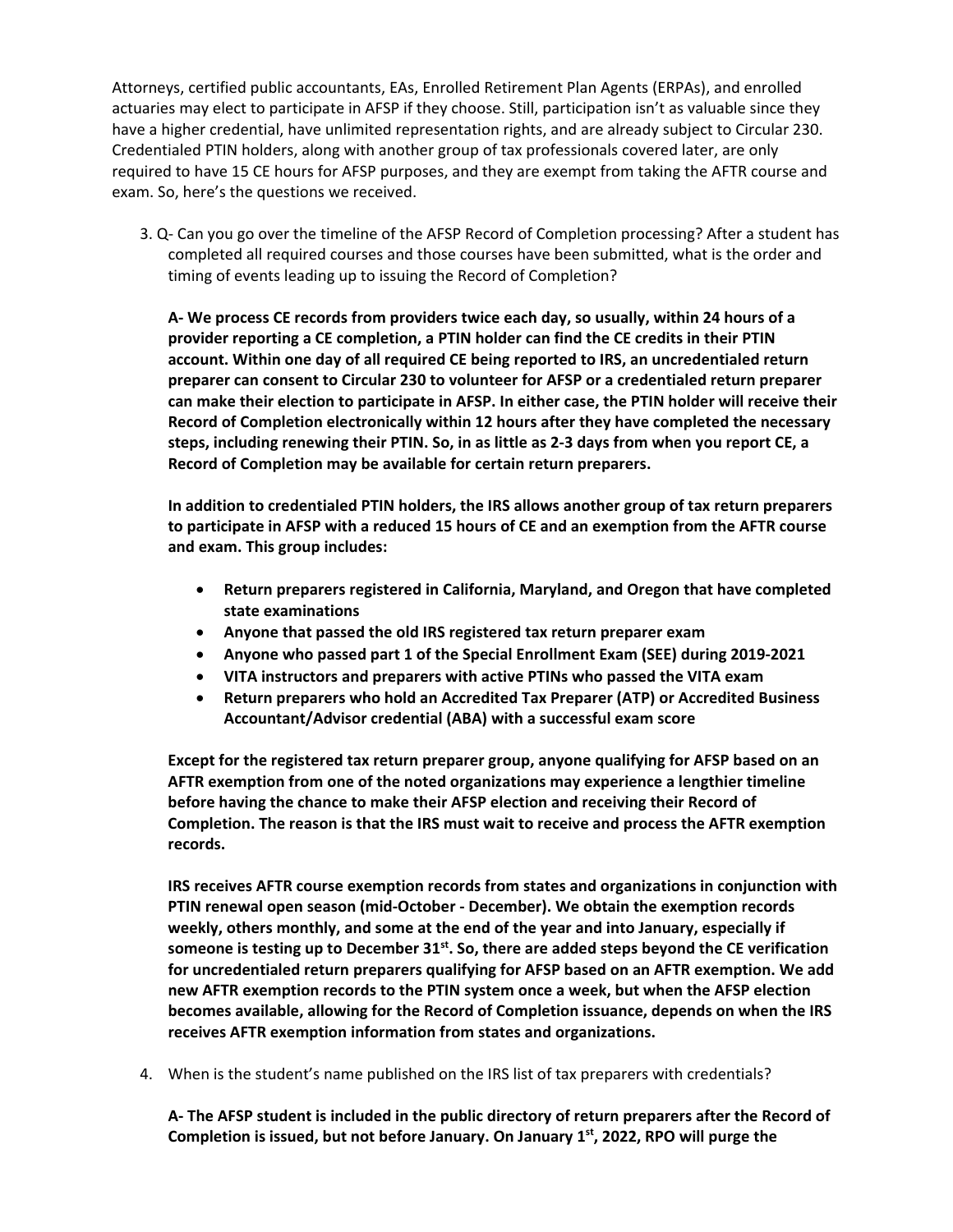#### **directory of 2021 information and begin adding 2022 records. After that, the directory at https://irs.treasury.gov/rpo/rpo.jsf is updated weekly from January through April 15th.**

5. Q- In the unlikely event that someone has completed all the proper courses, they have been submitted, but the student has not received the Record of Completion; how do we troubleshoot this? Is there someone we would contact?

**A- First, the PTIN holder should ensure that they have signed the Circular 230 consent, an often-overlooked part of the process. After completing all CE requirements and renewing a PTIN for the upcoming year, eligible return preparers will receive an email from the IRS. The email will provide instructions to the PTIN holder to log into their PTIN account and complete the process. CE providers need only to report the completed CE. Suppose a student notifies you that their CE does not appear in their PTIN account. In that case, you may contact us using your secure mail account in the CE system, and we will confirm whether the record is missing and provide further instruction.** 

**If a return preparer has not received the opportunity to make AFSP elections and receive their Record of Completion and all CE was reported, we suggest that they allow up to 4 weeks before contacting the PTIN helpline, especially if an exemption from the AFTR course is involved.** 

6. Q- What is the process for transferring the CE Provider status to another entity we own? All services, courses, and instructors will be the same ones for the new entity.

**A- Since there is no change in ownership, you can provide your EIN approval letter for the company name that you want to use going forward. You should contact the CE Help Desk or initiate the request through your secure mail account.** 

7. Q- Is there a place on your site where we can advertise our courses and CE Provider status?

**A- Yes, you may choose to be listed publicly as an IRS-approved CE provider. We can display your company or organization's name, city, and state. The public listing will capture which program categories you offer and whether you provide programs to EAs, ERPAs, or other return preparers. You have the opportunity to display your phone number and email address. You also have the option to display your provider name and not include any contact information, which may be a good option for those who only offer programs internally but still want to be listed as an IRS-approved provider. Your PPOC can update public list options in your CE account at any time. We typically update the list in real-time.**

8. Q- Would an already Enrolled Agent be allowed to sit for/re-take parts of the EA exam for CE credit?

**A- An EA will not receive literal CE credit. There is a reduction in the CE hour requirement if, following their last renewal, the EA achieves a passing score on all three parts of the SEE and obtains at least 16 hours of qualifying CE in the last year of their enrollment cycle.**

9. Q- Can I reuse a CE course number for a tax update class we held in 2021? The class in question is a 2019TY one. It's the same class but will be for 2020TY.

**A- No, you can't reuse a 2020 tax law update program in calendar year 2022. Remember, a tax law update course should focus on the latest legislative tax law changes. We allow your tax law update programs to cover the current tax year or an upcoming tax year but after that, after we move to January 2022, your tax law update course covering tax year 2020 is no**